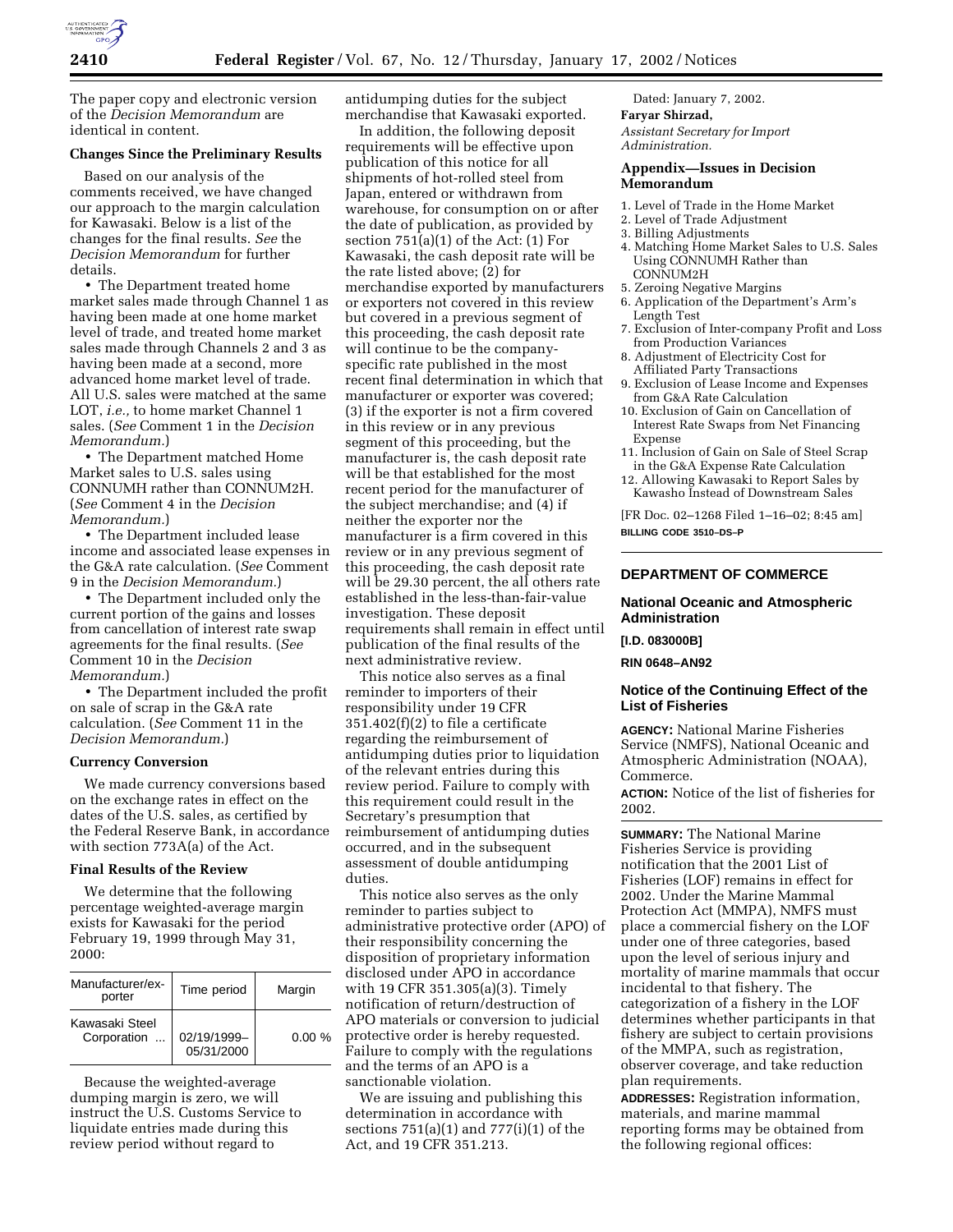NMFS, Northeast Region, One Blackburn Drive, Gloucester, MA 01930–2298, Attn: Sandra Arvilla.

NMFS, Southeast Region, 9721 Executive Center Drive North, St. Petersburg, FL 33702, Attn: Teletha Griffin.

NMFS, Southwest Region, Protected Species Management Division, 501 W. Ocean Blvd., Suite 4200, Long Beach, CA 90802-4213, Attn: Don Peterson.

NMFS, Northwest Region, 7600 Sand Point Way NE, Seattle, WA 98115, Attn: Permits Office.

NMFS, Alaska Region, Protected Resources, P.O. Box 22668, 709 West 9th Street, Juneau, AK 99802.

#### **FOR FURTHER INFORMATION CONTACT:**

Emily Menashes, Office of Protected Resources, 301–713–2322 ext. 101; Kim Thounhurst, Northeast Region, 978– 281–9138; Katie Moore, Southeast Region, 727–570–5312; Tim Price, Southwest Region, 562–980–4029; Brent Norberg, Northwest Region, 206–526– 6733; Amy Van Atten, Alaska Region, 907–586–7642. Individuals who use a telecommunications device for the deaf may call the Federal Information Relay Service at 1–800–877–8339 between 8 a.m. and 4 p.m. Eastern time, Monday through Friday, excluding Federal holidays.

## **SUPPLEMENTARY INFORMATION:**

#### **Electronic Access**

The 2001 List of Fisheries is accessible by the Internet at http:// www.nmfs.noaa.gov/prot—res/PR2/ Fisheries—Interactions/list—of fisheries.html.

#### **Background**

This notice provides that the 2001 LOF published in August 15, 2001 (66 FR 42788) remains in effect for 2002 with no changes. NMFS intends to propose changes to the LOF for 2003, which is scheduled to publish as a proposed rule and be available for public comment in the summer of 2002.

## **What Is the List of Fisheries?**

Under section 118 of the MMPA, NMFS must publish, at least annually, a LOF that places all U.S. commercial fisheries into one of three categories based on the level of incidental serious injury and mortality of marine mammals that occurs in each fishery. The categorization of a fishery in the LOF determines whether participants in that fishery may be required to comply with certain provisions of the MMPA, such as registration, observer coverage, and take reduction plan requirements.

### **How Does NMFS Determine In Which Category a Fishery is Placed?**

The definitions for the fishery classification criteria can be found in the implementing regulations for section 118 of the MMPA (50 CFR part 229). In addition, these definitions are summarized in the preambles to the final rule implementing section 118 (60 FR 45086, August 30, 1995), the final LOF for 1996 (60 FR 67063, December 28, 1995), and the proposed LOF for 2001 (66 FR 6545, January 22, 2001).

#### **How Do I Find Out if a Specific Fishery is in Category I, II, or III?**

This document includes two tables that list all U.S. commercial fisheries by LOF Category. Table 1 lists all of the fisheries in the Pacific Ocean (including Alaska). Table 2 lists all of the fisheries in the Atlantic Ocean, Gulf of Mexico, and Caribbean.

#### **Am I Required to Register Under the MMPA?**

Owners of vessels or gear engaging in a Category I or II fishery are required under 50 CFR 229.4 to register with NMFS and obtain a marine mammal authorization from NMFS in order to lawfully incidentally take a marine mammal in a commercial fishery. Owners of vessels or gear engaged in a Category III fishery are not required to register with NMFS or obtain a marine mammal authorization.

#### **How Do I Register?**

You must register through NMFS' Regional Offices (see **ADDRESSES**) unless you participate in a fishery that has an integrated registration program. Upon receipt of a completed registration, NMFS will issue vessel or gear owners a decal or other physical evidence of a current and valid registration that must be displayed or that must be in the possession of the master of each vessel while fishing (MMPA Section  $118(c)(3)(A))$ .

For some fisheries, NMFS has integrated the MMPA registration process with existing state and Federal fishery license, registration, or permit systems and related programs. Participants in these fisheries are automatically registered under the MMPA and are not required to pay the \$25 registration fee.

#### **Which Fisheries Have Integrated Registration Programs?**

The following fisheries have integrated registration programs under the MMPA: all Alaska Category II fisheries; all Washington and Oregon Category II fisheries; the Gulf of Maine/ U.S. Mid-Atlantic lobster trap/pot

fishery; the Federal portion of the Northeast sink gillnet fishery; and, the Federal portion of the Atlantic squid, mackerel, butterfish trawl fishery. Special procedures and instructions for registration in these integrated fisheries are described in the preamble to the final LOF for 1998 (63 FR 5748, February 4, 1998).

#### **How Do I Renew My Registration Under the MMPA?**

The Regional Offices annually send renewal packets to participants in Category I or II fisheries that have previously registered; however, it is your responsibility to ensure that registration or renewal forms are submitted to NMFS at least 30 days in advance of fishing. If you have not received a renewal packet by January 1 or are registering for the first time, request a registration form from the appropriate Regional Office (see **ADDRESSES**).

## **Am I Required to Submit Reports When I Injure or Kill a Marine Mammal During the Course of Commercial Fishing Operations?**

Any vessel owner or operator, or fisher (in the case of non-vessel fisheries), participating in a Category I, II, or III fishery must comply with 50 CFR 229.6 and report all incidental injuries or mortalities of marine mammals that occur during commercial fishing operations to NMFS. ''Injury'' is defined in 50 CFR 229.2 as a wound or other physical harm. In addition, any animal that ingests fishing gear or any animal that is released with fishing gear entangling, trailing, or perforating any part of the body is considered injured and must be reported. Instructions on how to submit reports can be found in 50 CFR 229.6.

#### **Am I Required to Take an Observer Aboard My Vessel?**

Fishers participating in a Category I or II fishery are required to accommodate an observer aboard your vessel(s) upon request. Observer requirements can be found in 50 CFR 229.7.

#### **Am I Required to Comply With Any Take Reduction Plan Regulations?**

Fishers participating in a Category I or II fishery are required to comply with any applicable take reduction plans. NMFS may develop and implement take reduction plans for any Category I or II fishery that interacts with a strategic stock. 50 CFR part 229, subpart C provides take reduction plan regulations.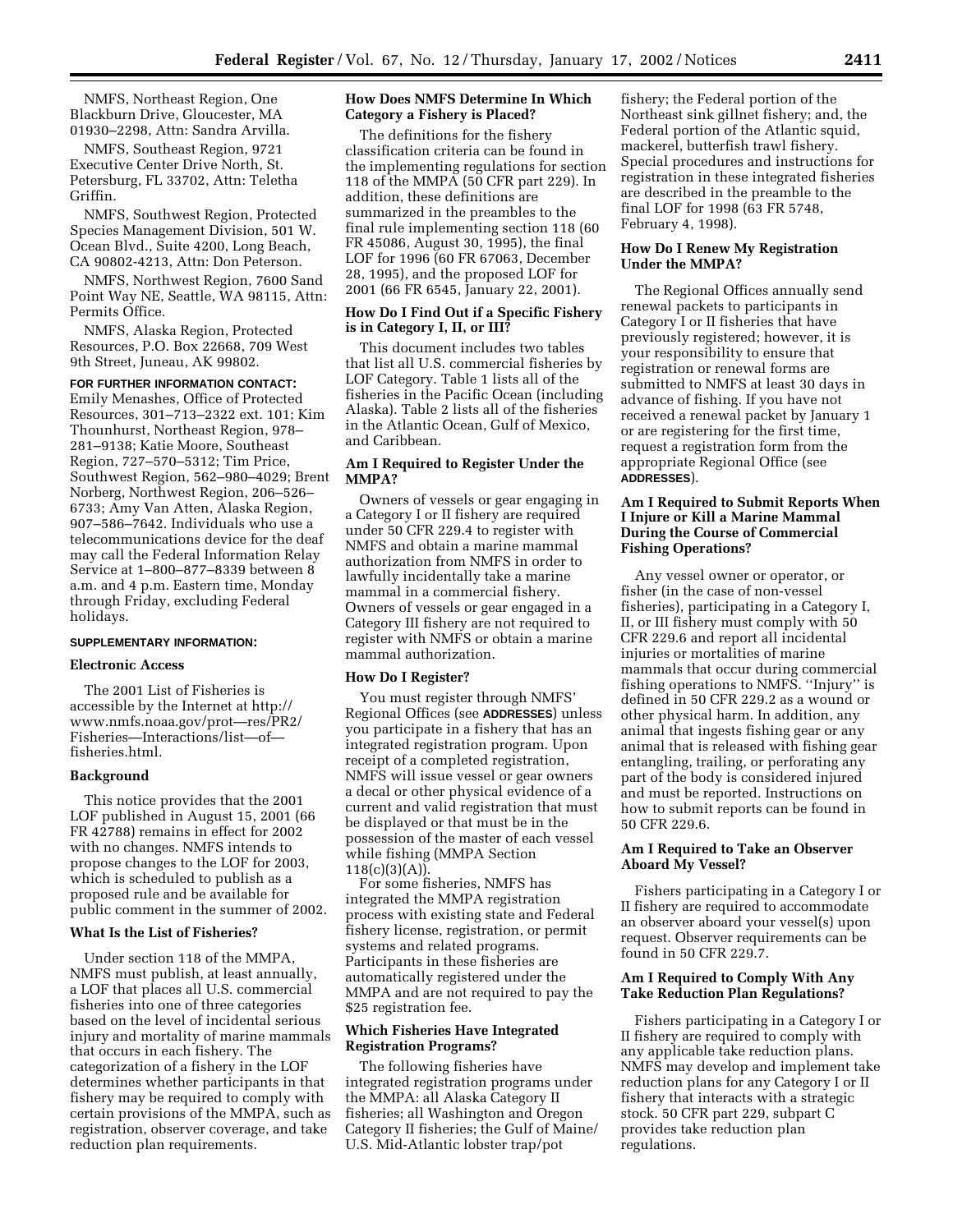## **List of Fisheries**

The following two tables list U.S. commercial fisheries according to their assigned categories under section 118 of the MMPA. The estimated number of vessels/participants is expressed in terms of the number of active participants in the fishery, when possible. If this information is not available, the estimated number of vessels or persons licensed for a particular fishery is provided. If no recent information is available on the number of participants in a fishery, the number from the 1996 LOF is used.

The tables also list the marine mammal species and stocks that are incidentally killed or injured in each fishery based on observer data, logbook data, stranding reports, and fishers' reports. This list includes all species or stocks known to incur injury or mortality in a given fishery. However, not all species or stocks identified are necessarily independently responsible for a fishery's categorization. There are a few fisheries that are in Category II that have no recently documented interactions with marine mammals. Justifications for placement of these

fisheries are by analogy to other gear types that are known to injure or kill marine mammals, as discussed in the final LOF for 1996.

Commercial fisheries in the Pacific Ocean (including Alaska) are included in Table 1; commercial fisheries in the Atlantic Ocean, Gulf of Mexico, and Caribbean are included in Table 2. An asterisk (\*) indicates that the stock is a strategic stock; a plus (+) indicates that the stock is listed as threatened or endangered under the Endangered Species Act.

## TABLE 1—LIST OF FISHERIES COMMERCIAL FISHERIES IN THE PACIFIC OCEAN

| <b>Fishery Description</b>                                                                                | Estimated no. of<br>vessels/ persons | Marine mammal species and stocks incidentally killed/<br>injured                                                                                                                                                                                                                                                                                                                                                                                                                                                                                                                                                                                                                                                                                                |
|-----------------------------------------------------------------------------------------------------------|--------------------------------------|-----------------------------------------------------------------------------------------------------------------------------------------------------------------------------------------------------------------------------------------------------------------------------------------------------------------------------------------------------------------------------------------------------------------------------------------------------------------------------------------------------------------------------------------------------------------------------------------------------------------------------------------------------------------------------------------------------------------------------------------------------------------|
|                                                                                                           | Category I                           |                                                                                                                                                                                                                                                                                                                                                                                                                                                                                                                                                                                                                                                                                                                                                                 |
| <b>GILLNET FISHERIES:</b><br>CA angel shark/halibut and other species large mesh (>3.5in) set<br>gillnet. | 58                                   | Harbor porpoise, central CA<br>Common dolphin, short-beaked, CA/OR/WA<br>Common dolphin, long-beaked CA<br>California sea lion, U.S. Harbor seal, CA<br>Northern elephant seal, CA breeding<br>Sea otter, CA                                                                                                                                                                                                                                                                                                                                                                                                                                                                                                                                                    |
|                                                                                                           | 130                                  | Steller sea lion, Eastern U.S.*+<br>Sperm whale, CA/OR/WA*+<br>Dall's porpoise, CA/OR/WA<br>Pacific white sided dolphin, CA/OR/WA<br>Risso's dolphin, CA/OR/WA<br>Bottlenose dolphin, CA/OR/WA offshore<br>Short-beaked common dolphin CA/OR/WA<br>Long-beaked common dolphin CA/OR/WA<br>Northern right whale dolphin, CA/OR/WA<br>Short-finned pilot whale, CA/OR/WA*<br>Baird's beaked whale, CA/OR/WA<br>Mesoplodont beaked whale, CA/OR/WA<br>Cuvier's beaked whale, CA/OR/WA<br>Pygmy sperm whale, CA/OR/WA<br>California sea lion, U.S.<br>Northern elephant seal, CA breeding<br>Humpback whale, CA/OR/WA-Mexico*<br>Minke whale, CA/OR/WA<br>Striped dolphin, CA/OR/WA<br>Killer whale, CA/OR/WA Pacific coast<br>Northern fur seal, San Miguel Island |
|                                                                                                           | <b>Category II</b>                   |                                                                                                                                                                                                                                                                                                                                                                                                                                                                                                                                                                                                                                                                                                                                                                 |
| <b>GILLNET FISHERIES:</b>                                                                                 | 1,903                                | Steller sea lion, Western U.S.*+<br>Northern fur seal, Eastern Pacific*<br>Harbor seal, Bering Sea<br>Beluga whale, Bristol Bay<br>Gray whale, Eastern north Pacific<br>Spotted seal, AK<br>Pacific white-sided dolphin, North Pacific                                                                                                                                                                                                                                                                                                                                                                                                                                                                                                                          |

Beluga whale, Bristol Bay Gray whale, Eastern North Pacific Northern fur seal, Eastern Pacific\*

Spotted seal, AK

Harbor seal, GOA Harbor porpoise, GOA Dall's porpoise, AK Beluga whale, Cook Inlet\*+

AK Bristol Bay salmon set gillnet ...................................................... 1,014 Harbor seal, Bering Sea

AK Cook Inlet salmon drift gillnet ...................................................... 576 Steller sea lion, Western U.S.\*+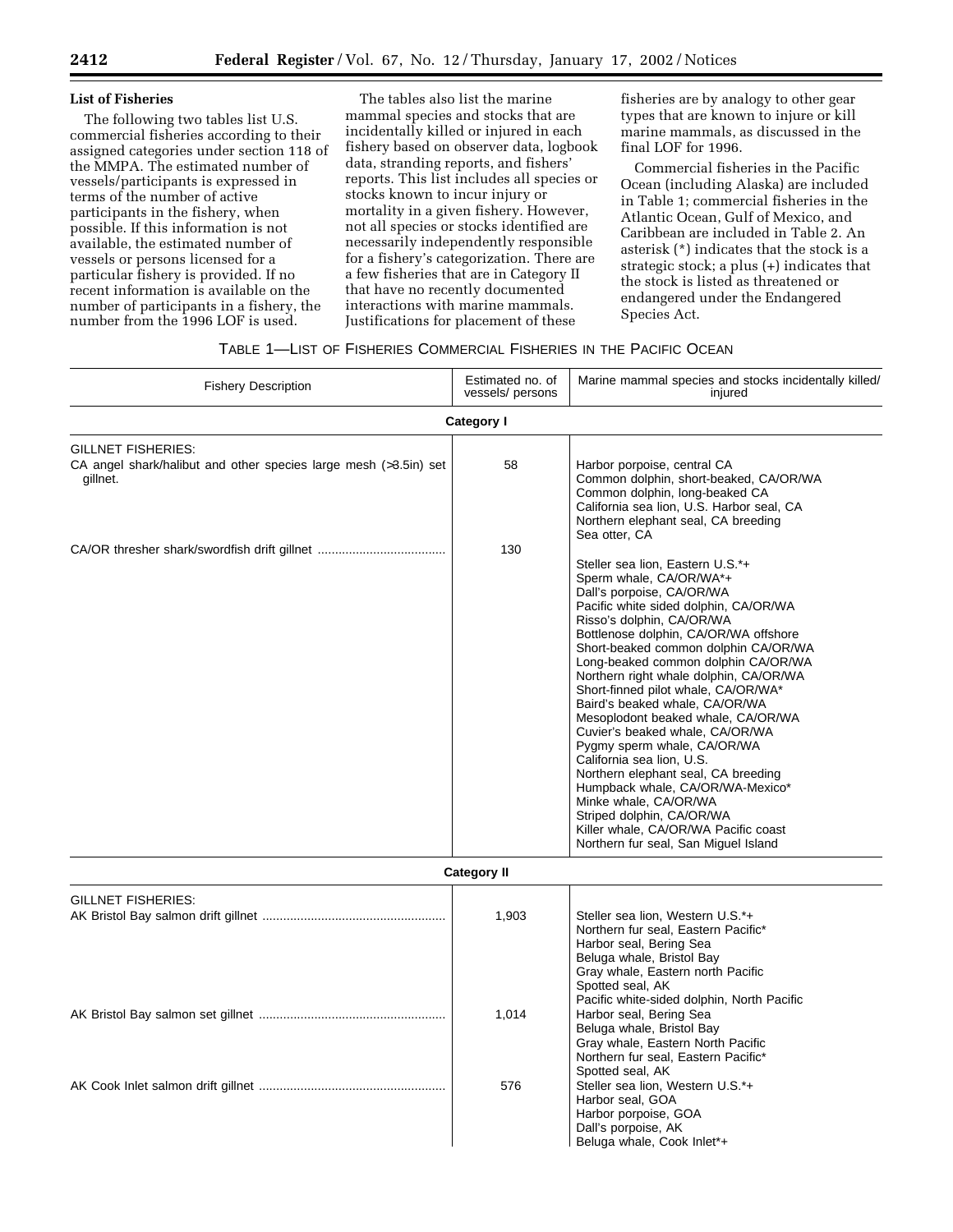| <b>Fishery Description</b>                                                                                                                                                                                     | Estimated no. of<br>vessels/ persons | Marine mammal species and stocks incidentally killed/<br>injured                                                                                                                                               |
|----------------------------------------------------------------------------------------------------------------------------------------------------------------------------------------------------------------|--------------------------------------|----------------------------------------------------------------------------------------------------------------------------------------------------------------------------------------------------------------|
|                                                                                                                                                                                                                | 745                                  | Steller sea lion, Western U.S.*+<br>Harbor seal, GOA<br>Harbor porpoise, GOA<br>Dall's porpoise, AK                                                                                                            |
|                                                                                                                                                                                                                | 188                                  | Beluga whale, Cook Inlet*+<br>Harbor seal, GOA<br>Harbor porpoise, GOA<br>Sea otter, AK                                                                                                                        |
| AK Metlakatla/Annette Island salmon drift gillnet                                                                                                                                                              | 60                                   | None documented                                                                                                                                                                                                |
| AK Peninsula/Aleutian Islands salmon drift gillnet                                                                                                                                                             | 164                                  | Northern fur seal. Eastern Pacific*                                                                                                                                                                            |
|                                                                                                                                                                                                                |                                      | Harbor seal, GOA<br>Harbor porpoise, Bering Sea<br>Dall's porpoise, AK                                                                                                                                         |
| AK Peninsula/Aleutian Islands salmon set gillnet                                                                                                                                                               | 116                                  | Steller sea lion, Western U.S.*+<br>Harbor porpoise, Bering Sea                                                                                                                                                |
|                                                                                                                                                                                                                | 541                                  | Steller sea lion, Western U.S.*+<br>Northern fur seal, Eastern Pacific*<br>Harbor seal, GOA<br>Pacific white-sided dolphin, North Pacific<br>Harbor porpoise, GOA<br>Dall's porpoise, AK<br>Sea Otter, AK      |
|                                                                                                                                                                                                                | 481                                  | Steller sea lion, Eastern U.S.*+<br>Harbor seal, Southeast AK<br>Pacific white-sided dolphin, North Pacific<br>Harbor porpoise, Southeast AK<br>Dall's porpoise, AK<br>Humpback whale, central North Pacific*+ |
|                                                                                                                                                                                                                | 170                                  | Harbor seal, Southeast AK<br>Gray whale, Eastern North Pacific                                                                                                                                                 |
| WA Puget Sound Region salmon drift gillnet (includes all inland<br>waters south of US-Canada border and eastward of the Bonilla-<br>Tatoosh line treaty Indian fishing is excluded).<br>PURSE SEINE FISHERIES: | 725                                  | Harbor porpoise, inland WA<br>Dall's porpoise, CA/OR/WA<br>Harbor seal, WA inland                                                                                                                              |
|                                                                                                                                                                                                                | 416                                  | Humpback whale, central North Pacific*+                                                                                                                                                                        |
|                                                                                                                                                                                                                | 150                                  | Bottlenose dolphin, CA/OR/WA offshore<br>California sea lion, U.S.<br>Harbor seal. CA                                                                                                                          |
| <b>TRAWL FISHERIES:</b>                                                                                                                                                                                        | 65                                   | Short-finned pilot whale, CA/OR/WA*                                                                                                                                                                            |
| LONGLINE FISHERIES:                                                                                                                                                                                            | 2                                    | None documented                                                                                                                                                                                                |
|                                                                                                                                                                                                                | 45                                   | California sea lion                                                                                                                                                                                            |
|                                                                                                                                                                                                                | 2                                    | None documented                                                                                                                                                                                                |
| OR blue shark floating longline                                                                                                                                                                                | 1                                    | None documented                                                                                                                                                                                                |

# TABLE 1—LIST OF FISHERIES COMMERCIAL FISHERIES IN THE PACIFIC OCEAN—Continued

## **Category III**

| <b>GILLNET FISHERIES:</b>                                            |       |                                     |
|----------------------------------------------------------------------|-------|-------------------------------------|
| AK Kuskokwim, Yukon, Norton Sound, Kotzebue salmon gillnet           | 1,922 | Harbor porpoise, Bering Sea         |
| AK miscellaneous finfish set gillnet                                 | 3     | Steller sea lion, Western U.S.*+    |
|                                                                      | 30    | Steller sea lion, Western U.S.*+    |
|                                                                      |       | Harbor seal, GOA                    |
|                                                                      | 2,034 | None documented                     |
| CA set and drift gillnet fisheries that use a stretched mesh size of | 341   | None documented                     |
| 3.5 in or less.                                                      |       |                                     |
|                                                                      | 115   | Bottlenose dolphin, HI              |
|                                                                      |       | Spinner dolphin, HI                 |
| WA Grays Harbor salmon drift gillnet (excluding treaty Tribal fish-  | 24    | Harbor seal, OR/WA coast            |
| ing).                                                                |       |                                     |
| WA, OR herring, smelt, shad, sturgeon, bottom fish, mullet, perch,   | 913   | None documented                     |
| rockfish gillnet.                                                    |       |                                     |
| WA, OR lower Columbia River (includes tributaries) drift gillnet     | 110   | California sea lion, U.S.           |
|                                                                      |       | Harbor seal, OR/WA coast            |
|                                                                      | 82    | Harbor seal, OR/WA coast            |
|                                                                      |       | Northern elephant seal, CA breeding |
| PURSE SEINE, BEACH SEINE, ROUND HAUL AND THROW                       |       |                                     |
| <b>NET FISHERIES:</b>                                                |       |                                     |
|                                                                      | 10    | None documented                     |
|                                                                      |       | None documented                     |
|                                                                      | 3     | None documented                     |

 $\equiv$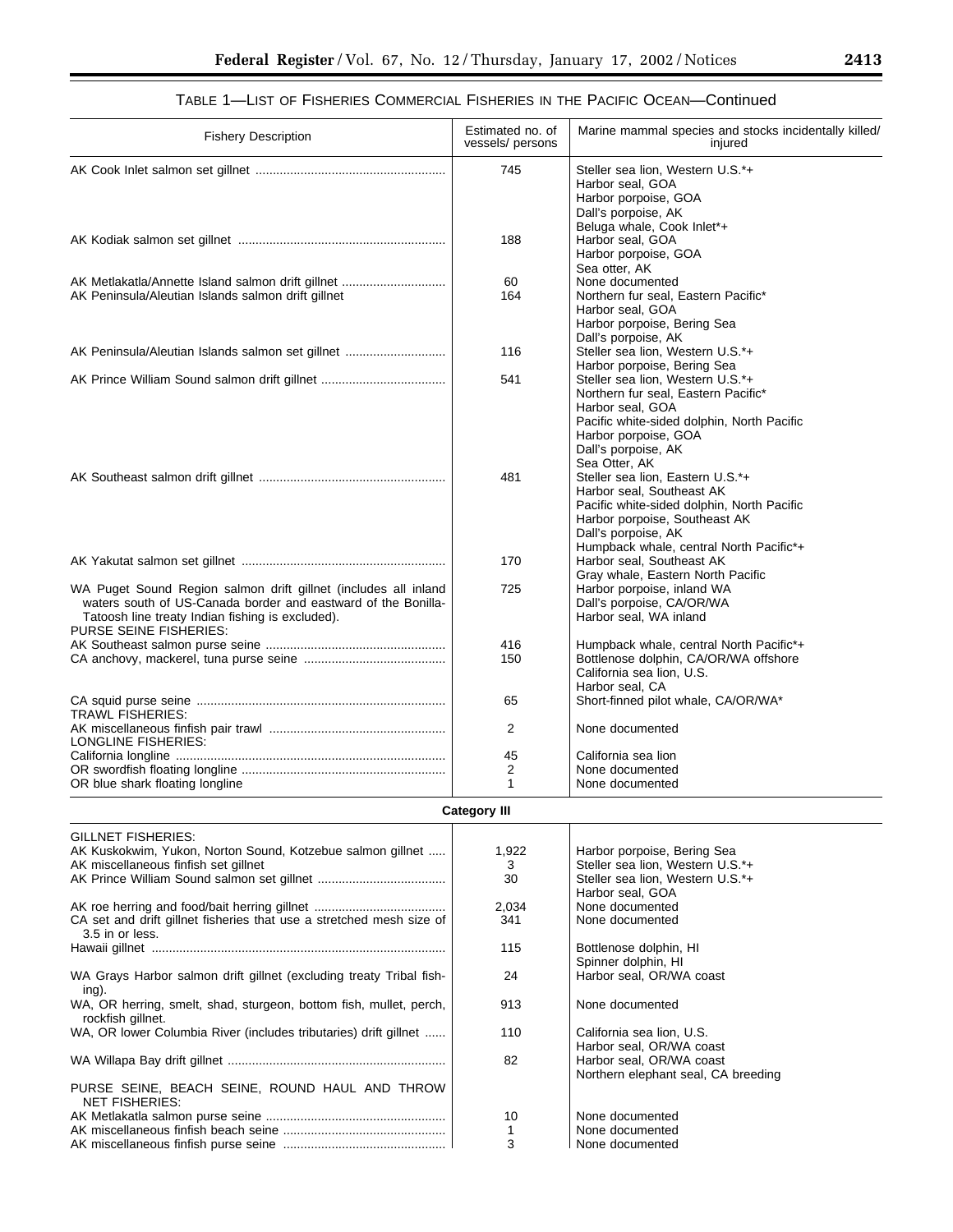E

÷.

| <b>Fishery Description</b>                                                                                                                          | Estimated no. of<br>vessels/ persons | Marine mammal species and stocks incidentally killed/<br>injured                                               |
|-----------------------------------------------------------------------------------------------------------------------------------------------------|--------------------------------------|----------------------------------------------------------------------------------------------------------------|
|                                                                                                                                                     | 2                                    | None documented                                                                                                |
| AK roe herring and food/bait herring beach seine                                                                                                    | 8                                    | None documented                                                                                                |
| AK roe herring and food/bait herring purse seine                                                                                                    | 624                                  | None documented                                                                                                |
|                                                                                                                                                     | 34                                   | None documented                                                                                                |
| AK salmon purse seine (except Southeast Alaska, which is in Cat-<br>egory II).                                                                      | 953                                  | Harbor seal, GOA                                                                                               |
|                                                                                                                                                     | 100                                  | Bottlenose dolphin, CA coastal                                                                                 |
|                                                                                                                                                     |                                      | California sea lion, U.S.<br>Harbor seal, CA                                                                   |
|                                                                                                                                                     | 120                                  | None documented                                                                                                |
|                                                                                                                                                     | 16                                   | None documented                                                                                                |
|                                                                                                                                                     | 18                                   | None documented                                                                                                |
|                                                                                                                                                     | 47                                   |                                                                                                                |
|                                                                                                                                                     |                                      | None documented                                                                                                |
|                                                                                                                                                     | 235                                  | None documented                                                                                                |
| WA, OR herring, smelt, squid purse seine or lampara                                                                                                 | 130                                  | None documented                                                                                                |
|                                                                                                                                                     | 440                                  | None documented                                                                                                |
| WA salmon reef net<br>DIP NET FISHERIES:                                                                                                            | 53                                   | None documented                                                                                                |
|                                                                                                                                                     | 115                                  | None documented                                                                                                |
| <b>MARINE AQUACULTURE FISHERIES:</b>                                                                                                                | 119                                  | None documented                                                                                                |
|                                                                                                                                                     | >1                                   | None documented                                                                                                |
|                                                                                                                                                     | 1                                    | None documented                                                                                                |
|                                                                                                                                                     | 14                                   | California sea lion, U.S.                                                                                      |
| <b>TROLL FISHERIES:</b>                                                                                                                             |                                      | Harbor seal, WA inland waters                                                                                  |
|                                                                                                                                                     |                                      |                                                                                                                |
| AK north Pacific halibut, AK bottom fish, WA, OR, CA albacore,<br>groundfish, bottom fish, CA halibut non-salmonid troll fisheries.                 | 1,530 (330 AK)                       | None documented                                                                                                |
|                                                                                                                                                     | 2,335                                | Steller sea lion, Western U.S.*+                                                                               |
|                                                                                                                                                     |                                      | Steller sea lion, Eastern U.S.*+                                                                               |
|                                                                                                                                                     | < 50                                 | None documented                                                                                                |
|                                                                                                                                                     | 4,300                                | None documented                                                                                                |
| Commonwealth of the Northern Mariana Islands tuna troll                                                                                             | 50                                   | None documented                                                                                                |
|                                                                                                                                                     | 50                                   | None documented                                                                                                |
|                                                                                                                                                     | 106                                  | None documented                                                                                                |
| HI trolling, rod and reel                                                                                                                           | 1,795                                | None documented                                                                                                |
| LONGLINE/SET LINE FISHERIES:                                                                                                                        |                                      | HI trolling, rod and reel                                                                                      |
| AK Bering Sea, Aleutian Islands groundfish longline/set line (feder-<br>ally regulated waters, including miscellaneous finfish and sable-<br>fish). | 115                                  | Northern elephant seal, CA breeding<br>Killer whale, Eastern North Pacific resident<br>Killer whale, transient |
|                                                                                                                                                     |                                      | Steller sea lion, Western U.S.*+                                                                               |
|                                                                                                                                                     |                                      | Pacific white-sided dolphin, North Pacific                                                                     |
|                                                                                                                                                     |                                      | Dall's porpoise, AK                                                                                            |
|                                                                                                                                                     |                                      | Harbor seal, Bering Sea                                                                                        |
| AK Gulf of Alaska groundfish longline/set line (federally regulated                                                                                 | 876                                  | Steller sea lion, Western U.S.*+                                                                               |
| waters, including miscellaneous finfish and sablefish).                                                                                             |                                      | Harbor seal, Southeast AK                                                                                      |
|                                                                                                                                                     |                                      | Northern elephant seal, CA breeding                                                                            |
| AK halibut longline/set line (State and Federal waters)                                                                                             | 3,079                                | Steller sea lion, Western U.S.*+                                                                               |
|                                                                                                                                                     | 7                                    | None documented                                                                                                |
| AK state-managed waters groundfish longline/setline (including sa-                                                                                  | 731                                  | None documented                                                                                                |
| blefish, rockfish, and miscellaneous finfish).                                                                                                      |                                      |                                                                                                                |
|                                                                                                                                                     | 10                                   | None documented                                                                                                |
| HI swordfish, tuna, billfish, mahi mahi, wahoo, oceanic sharks                                                                                      | 140                                  | Humpback whale, Central North Pacific*+                                                                        |
| longline/set line.                                                                                                                                  |                                      | False killer whales, HI                                                                                        |
|                                                                                                                                                     |                                      | Risso's dolphin, HI                                                                                            |
|                                                                                                                                                     |                                      | Bottlenose dolphin, HI                                                                                         |
|                                                                                                                                                     |                                      | Spinner dolphin, HI                                                                                            |
|                                                                                                                                                     |                                      | Short-finned pilot whale, HI                                                                                   |
|                                                                                                                                                     |                                      | Sperm whale, HI                                                                                                |
| WA, OR, CA groundfish, bottomfish longline/set line                                                                                                 | 367                                  | None documented                                                                                                |
| WA, OR North Pacific halibut longline/set line                                                                                                      | 350                                  | None documented                                                                                                |
| TRAWL FISHERIES:                                                                                                                                    |                                      |                                                                                                                |

# TABLE 1—LIST OF FISHERIES COMMERCIAL FISHERIES IN THE PACIFIC OCEAN—Continued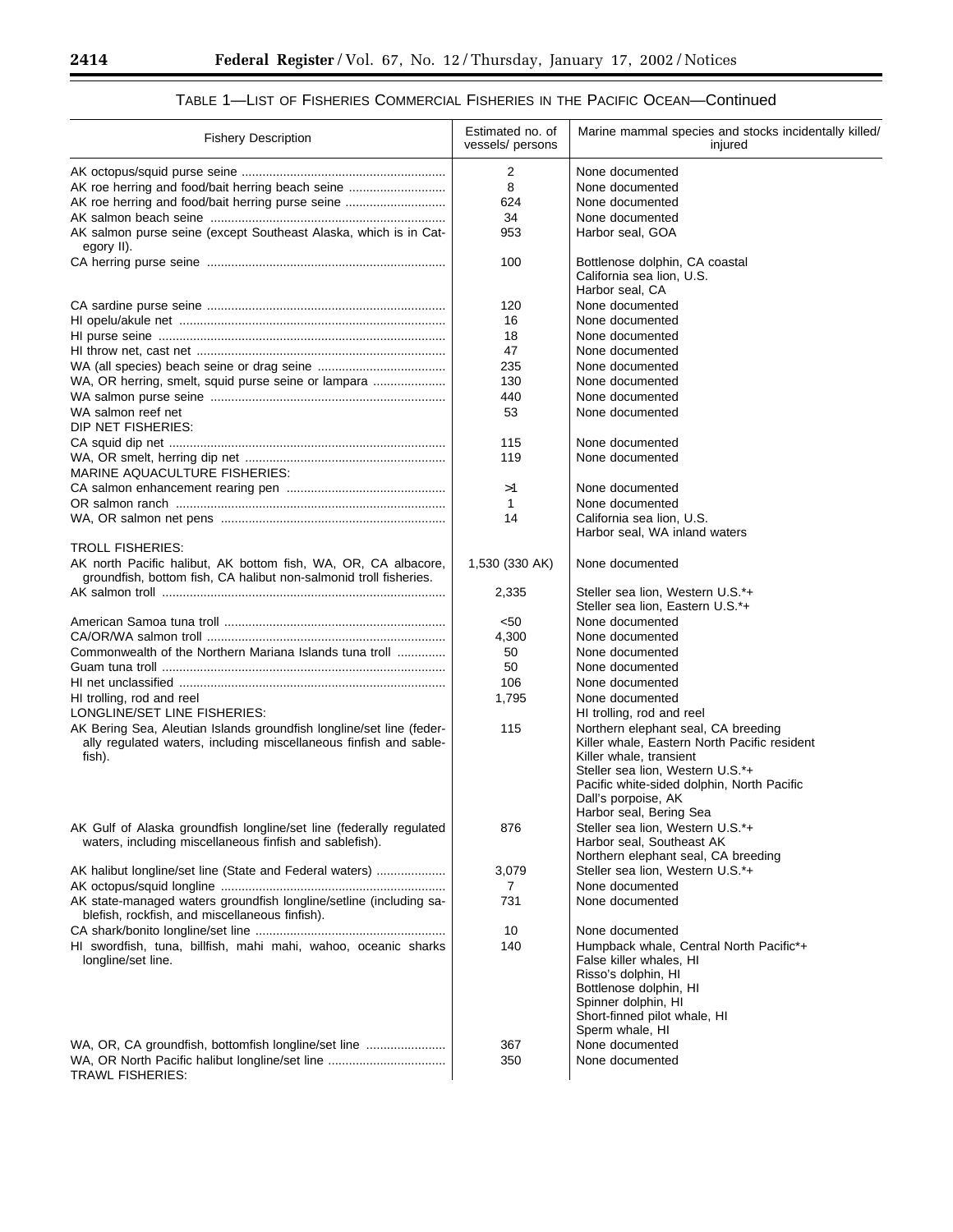| <b>Fishery Description</b>                                                                                                                                                     | Estimated no. of<br>vessels/ persons | Marine mammal species and stocks incidentally killed/<br>injured                                                                                                                                                                                                                                                                                                                                                                                                                                                                                                              |
|--------------------------------------------------------------------------------------------------------------------------------------------------------------------------------|--------------------------------------|-------------------------------------------------------------------------------------------------------------------------------------------------------------------------------------------------------------------------------------------------------------------------------------------------------------------------------------------------------------------------------------------------------------------------------------------------------------------------------------------------------------------------------------------------------------------------------|
| AK Bering Sea and Aleutian Islands Groundfish Trawl                                                                                                                            | 166                                  | Steller sea lion, Western U.S.*+<br>Northern fur seal, Eastern pacific*<br>Killer whale, Eastern North Pacific resident<br>Killer whale, Eastern North Pacific transient<br>Pacific white sided dolphin, North Pacific<br>Harbor porpoise, Bering Sea<br>Harbor seal, Bering Sea<br>Harbor seal, GOA<br>Bearded seal, AK<br>Ringed seal, AK<br>Spotted seal, AK<br>Dall's porpoise, AK<br>Ribbon seal. AK<br>Northern elephant seal, CA breeding<br>Sea otter, AK<br>Pacific walrus, AK<br>Humpback whale, Central North Pacific*+<br>Humpback whale, Western North Pacific*+ |
|                                                                                                                                                                                | 3<br>198                             | None documented<br>Steller sea lion, Western U.S.*+<br>Northern fur seal, Eastern Pacific*<br>Harbor seal, GOA Dall's porpoise, AK<br>Northern elephant seal, CA breeding<br>Fin whale, Northeast Pacific                                                                                                                                                                                                                                                                                                                                                                     |
| AK miscellaneous finfish otter or beam trawl                                                                                                                                   |                                      |                                                                                                                                                                                                                                                                                                                                                                                                                                                                                                                                                                               |
|                                                                                                                                                                                | 6                                    | None documented                                                                                                                                                                                                                                                                                                                                                                                                                                                                                                                                                               |
| AK shrimp otter trawl and beam trawl (statewide and Cook Inlet)<br>AK state-managed waters of Cook Inlet, Kachemak Bay, Prince<br>William Sound, Southeast AK groundfish trawl | 58<br>2                              | None documented<br>None documented                                                                                                                                                                                                                                                                                                                                                                                                                                                                                                                                            |
|                                                                                                                                                                                | 585                                  | Steller sea lion, Western U.S.*+                                                                                                                                                                                                                                                                                                                                                                                                                                                                                                                                              |
|                                                                                                                                                                                | 300                                  | Northern fur seal, Eastern Pacific*<br>Pacific white-sided dolphin, central North Pacific<br>Dall's porpoise, CA/OR/WA<br>California sea lion, U.S.<br>Harbor seal, OR/WA coast<br>None documented                                                                                                                                                                                                                                                                                                                                                                            |
| POT, RING NET, AND TRAP FISHERIES:                                                                                                                                             |                                      |                                                                                                                                                                                                                                                                                                                                                                                                                                                                                                                                                                               |
|                                                                                                                                                                                | 257                                  | Harbor seal, GOA<br>Harbor seal, Bering Sea<br>Sea otter, AK                                                                                                                                                                                                                                                                                                                                                                                                                                                                                                                  |
|                                                                                                                                                                                | 1,852                                | Harbor porpoise, Southeast AK                                                                                                                                                                                                                                                                                                                                                                                                                                                                                                                                                 |
| AK octopus/squid pot                                                                                                                                                           | 72                                   | None documented                                                                                                                                                                                                                                                                                                                                                                                                                                                                                                                                                               |
|                                                                                                                                                                                | 2                                    | None documented                                                                                                                                                                                                                                                                                                                                                                                                                                                                                                                                                               |
| CA lobster, prawn, shrimp, rock crab, fish pot                                                                                                                                 | 608                                  | Sea otter, CA                                                                                                                                                                                                                                                                                                                                                                                                                                                                                                                                                                 |
| OR, CA hagfish pot or trap                                                                                                                                                     | 25                                   | None documented                                                                                                                                                                                                                                                                                                                                                                                                                                                                                                                                                               |
|                                                                                                                                                                                | 1,478                                | None documented                                                                                                                                                                                                                                                                                                                                                                                                                                                                                                                                                               |
|                                                                                                                                                                                | 176                                  | None documented                                                                                                                                                                                                                                                                                                                                                                                                                                                                                                                                                               |
|                                                                                                                                                                                | 254                                  |                                                                                                                                                                                                                                                                                                                                                                                                                                                                                                                                                                               |
|                                                                                                                                                                                |                                      | None documented                                                                                                                                                                                                                                                                                                                                                                                                                                                                                                                                                               |
|                                                                                                                                                                                | 22                                   | None documented                                                                                                                                                                                                                                                                                                                                                                                                                                                                                                                                                               |
|                                                                                                                                                                                | 19                                   | None documented                                                                                                                                                                                                                                                                                                                                                                                                                                                                                                                                                               |
|                                                                                                                                                                                | 15                                   | Hawaiian monk seal*+                                                                                                                                                                                                                                                                                                                                                                                                                                                                                                                                                          |
|                                                                                                                                                                                | 5                                    | None documented                                                                                                                                                                                                                                                                                                                                                                                                                                                                                                                                                               |
| HANDLINE AND JIG FISHERIES:                                                                                                                                                    |                                      |                                                                                                                                                                                                                                                                                                                                                                                                                                                                                                                                                                               |
| AK miscellaneous finfish handline and mechanical jig                                                                                                                           | 100                                  | None documented                                                                                                                                                                                                                                                                                                                                                                                                                                                                                                                                                               |
| AK North Pacific halibut handline and mechanical jig                                                                                                                           | 93                                   | None documented                                                                                                                                                                                                                                                                                                                                                                                                                                                                                                                                                               |
|                                                                                                                                                                                | 2                                    | None documented                                                                                                                                                                                                                                                                                                                                                                                                                                                                                                                                                               |
|                                                                                                                                                                                | <50                                  | None documented                                                                                                                                                                                                                                                                                                                                                                                                                                                                                                                                                               |
| Commonwealth of the Northern Mariana Islands bottomfish                                                                                                                        | <50                                  | None documented                                                                                                                                                                                                                                                                                                                                                                                                                                                                                                                                                               |
|                                                                                                                                                                                | <50                                  | None documented                                                                                                                                                                                                                                                                                                                                                                                                                                                                                                                                                               |
|                                                                                                                                                                                | 54                                   | None documented                                                                                                                                                                                                                                                                                                                                                                                                                                                                                                                                                               |
|                                                                                                                                                                                | 434                                  | Hawaiian monk seal*+                                                                                                                                                                                                                                                                                                                                                                                                                                                                                                                                                          |
|                                                                                                                                                                                | 650                                  | Bottlenose dolphin, HI                                                                                                                                                                                                                                                                                                                                                                                                                                                                                                                                                        |
|                                                                                                                                                                                | 144                                  | Rough-toothed dolphin, HI                                                                                                                                                                                                                                                                                                                                                                                                                                                                                                                                                     |
|                                                                                                                                                                                |                                      | Bottlenose dolphin, HI<br>Hawaiian monk seal*+                                                                                                                                                                                                                                                                                                                                                                                                                                                                                                                                |
| HARPOON FISHERIES:                                                                                                                                                             | 679                                  | None documented                                                                                                                                                                                                                                                                                                                                                                                                                                                                                                                                                               |
| POUND NET/WEIR FISHERIES:                                                                                                                                                      | 228                                  | None documented                                                                                                                                                                                                                                                                                                                                                                                                                                                                                                                                                               |
|                                                                                                                                                                                | 452                                  | None documented                                                                                                                                                                                                                                                                                                                                                                                                                                                                                                                                                               |
|                                                                                                                                                                                | 3                                    | None documented                                                                                                                                                                                                                                                                                                                                                                                                                                                                                                                                                               |
|                                                                                                                                                                                | 1                                    | None documented                                                                                                                                                                                                                                                                                                                                                                                                                                                                                                                                                               |

# TABLE 1—LIST OF FISHERIES COMMERCIAL FISHERIES IN THE PACIFIC OCEAN—Continued

▀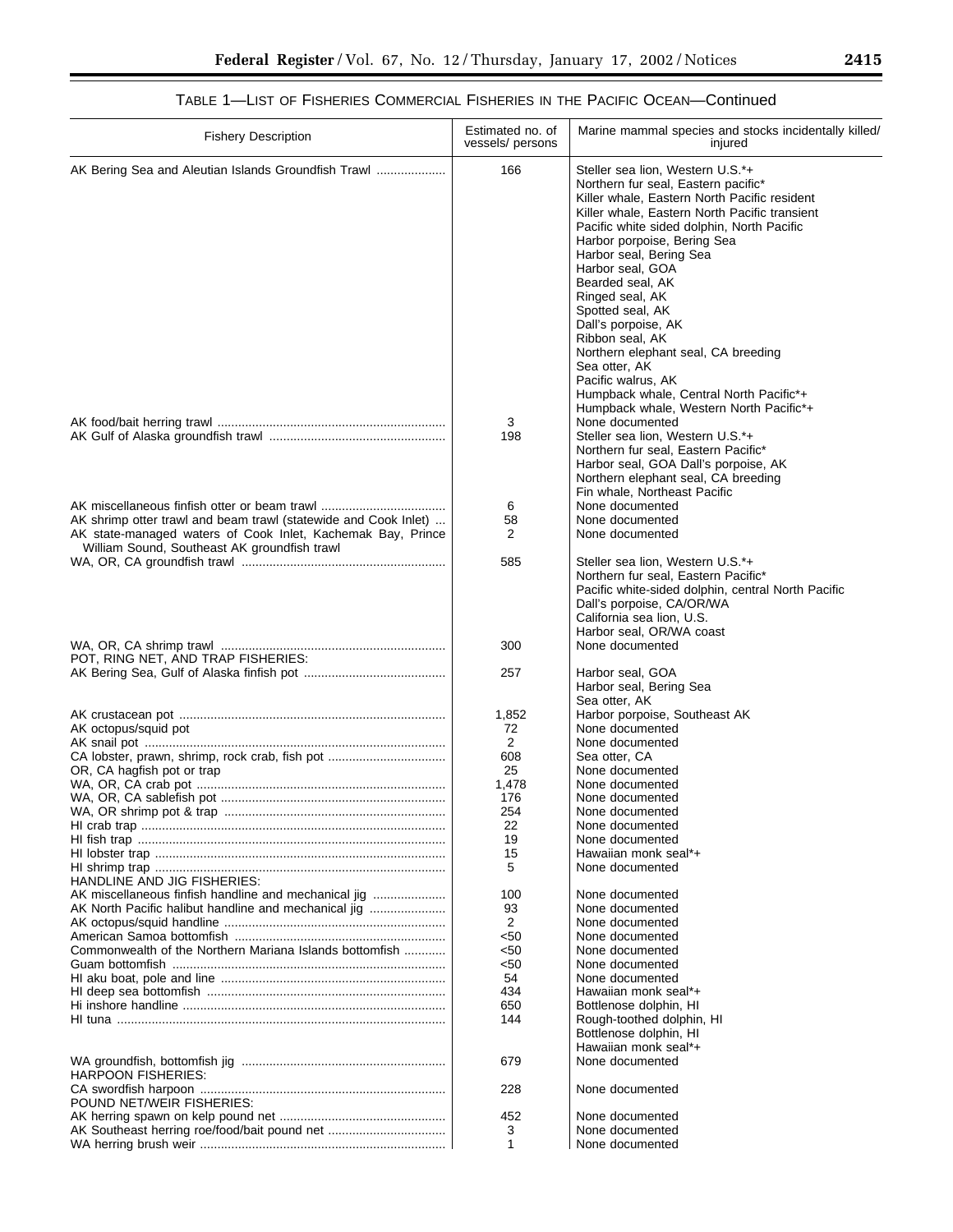| <b>Fishery Description</b>                                              | Estimated no. of<br>vessels/ persons | Marine mammal species and stocks incidentally killed/<br>injured |
|-------------------------------------------------------------------------|--------------------------------------|------------------------------------------------------------------|
| <b>BAIT PENS:</b>                                                       |                                      |                                                                  |
|                                                                         | 13                                   | None documented                                                  |
| DREDGE FISHERIES:                                                       |                                      |                                                                  |
|                                                                         | 108 (12 AK)                          | None documented                                                  |
| DIVE, HAND/MECHANICAL COLLECTION FISHERIES:                             |                                      |                                                                  |
|                                                                         |                                      | None documented                                                  |
|                                                                         | 156                                  | None documented                                                  |
|                                                                         | 4                                    | None documented                                                  |
|                                                                         | 3                                    | None documented                                                  |
|                                                                         | 363                                  | None documented                                                  |
|                                                                         | 471                                  | None documented                                                  |
|                                                                         | 111                                  | None documented                                                  |
|                                                                         | 583                                  | None documented                                                  |
|                                                                         | 2                                    | None documented                                                  |
|                                                                         | 10                                   | None documented                                                  |
|                                                                         | 135                                  | None documented                                                  |
|                                                                         | 6                                    | None documented                                                  |
|                                                                         | 267                                  | None documented                                                  |
|                                                                         | 4                                    | None documented                                                  |
| WA/OR sea urchin, other clam, octopus, oyster, sea cucumber,            | 637                                  | None documented                                                  |
| scallop, ghost shrimp hand, dive, or mechanical collection.             |                                      |                                                                  |
|                                                                         | 684                                  | None documented                                                  |
| COMMERCIAL PASSENGER FISHING VESSEL (CHARTER<br><b>BOAT) FISHERIES:</b> |                                      |                                                                  |
| AK, WA, OR, CA commercial passenger fishing vessel                      | >7,000 (1,107 AK)                    | None documented                                                  |
|                                                                         | 114                                  | None documented                                                  |
| LIVE FINFISH/SHELLFISH FISHERIES:                                       |                                      |                                                                  |
|                                                                         | 93                                   | None documented                                                  |

# TABLE 1—LIST OF FISHERIES COMMERCIAL FISHERIES IN THE PACIFIC OCEAN—Continued

\* Marine mammal stock is strategic.

+ stock is listed as threatened or endangered under the Endangered Species Act (ESA) or as depleted under the MMPA. List of Abbreviations Used in Table 1: AK, Alaska; CA , California; HI, Hawaii; GOA, Gulf of Alaska; OR, Oregon, and WA, Washington

TABLE 2—LIST OF FISHERIES COMMERCIAL FISHERIES IN THE ATLANTIC OCEAN, GULF OF MEXICO, AND CARIBBEAN

| <b>Fishery Description</b> | Estimated # of<br>vessels/persons | Marine mammal species and stocks incidentally in-<br>jured and killed                                                                                                                                                                                                                                                           |
|----------------------------|-----------------------------------|---------------------------------------------------------------------------------------------------------------------------------------------------------------------------------------------------------------------------------------------------------------------------------------------------------------------------------|
|                            | Category I                        |                                                                                                                                                                                                                                                                                                                                 |
| <b>GILLNET FISHERIES:</b>  | 341                               | North Atlantic right whale, WNA*+<br>Humpback whale, WNA*+<br>Minke whale, Canadian east coast<br>Killer whale, WNA<br>White-sided dolphin, WNA*<br>Bottlenose dolphin, WNA offshore<br>Harbor porpoise, GME/BF*<br>Harbor seal, WNA<br>Gray seal, WNA<br>Common dolphin, WNA *<br>Fin whale, WNA $*$ +<br>Spotted dolphin, WNA |
| LONGLINE FISHERIES:        |                                   | False killer whale, WNA<br>Harp seal, WNA                                                                                                                                                                                                                                                                                       |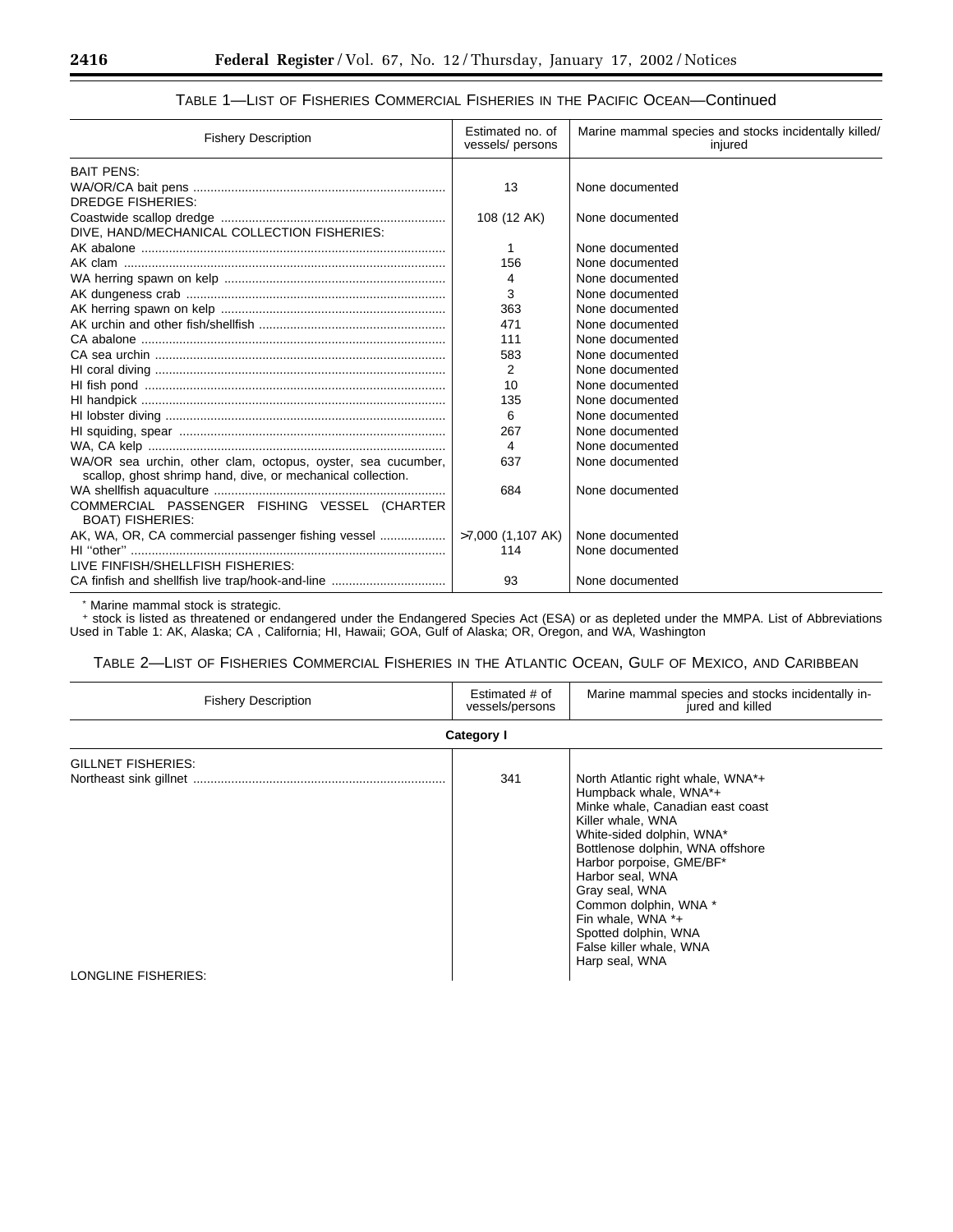# TABLE 2—LIST OF FISHERIES COMMERCIAL FISHERIES IN THE ATLANTIC OCEAN, GULF OF MEXICO, AND CARIBBEAN— Continued

| <b>Fishery Description</b>                                                           | Estimated # of<br>vessels/persons | Marine mammal species and stocks incidentally in-<br>jured and killed                                                                                                                                                                                                                                                                                                                                                                                                                                                                                                                 |
|--------------------------------------------------------------------------------------|-----------------------------------|---------------------------------------------------------------------------------------------------------------------------------------------------------------------------------------------------------------------------------------------------------------------------------------------------------------------------------------------------------------------------------------------------------------------------------------------------------------------------------------------------------------------------------------------------------------------------------------|
| Atlantic Ocean, Caribbean, Gulf of Mexico large pelagics longline                    | $<$ 200                           | Humpback whale, WNA*+<br>Minke whale, Canadian east coast<br>Risso's dolphin, WNA<br>Long-finned pilot whale, WNA*<br>Short-finned pilot whale, WNA*<br>Common dolphin, WNA*<br>Atlantic spotted dolphin, WNA*<br>Pantropical spotted dolphin, WNA*<br>Striped dolphin, WNA<br>Bottlenose dolphin, WNA offshore<br>Bottlenose dolphin, GMX Outer Continental Shelf<br>Bottlenose dolphin, GMX Continental Shelf Edge and<br>Slope<br>Atlantic spotted dolphin, Northern GMX<br>Pantropical spotted dolphin, Northern GMX<br>Risso's dolphin, Northern GMX<br>Harbor porpoise, GME/BF* |
| <b>TRAP/POT FISHERIES:</b><br>Northeast/Mid-Atlantic American lobster trap/pot       | 13,000                            | North Atlantic right whale, WNA*+<br>Humpback whale, WNA*+<br>Fin whale, WNA*+<br>Minke whale, Canadian east coast                                                                                                                                                                                                                                                                                                                                                                                                                                                                    |
| <b>TRAWL FISHERIES:</b>                                                              | 620                               | Harbor seal, WNA<br>Common dolphin, WNA*<br>Risso's dolphin, WNA<br>Long-finned pilot whale, WNA*<br>Short-finned pilot whale, WNA*<br>White-sided dolphin, WNA*                                                                                                                                                                                                                                                                                                                                                                                                                      |
|                                                                                      | <b>Category II</b>                |                                                                                                                                                                                                                                                                                                                                                                                                                                                                                                                                                                                       |
| GILLNET FISHERIES:                                                                   |                                   |                                                                                                                                                                                                                                                                                                                                                                                                                                                                                                                                                                                       |
| Northeast anchored float gillnet                                                     | 94<br>133                         | Bottlenose dolphin, WNA coastal*+<br>Humpback whale, WNA*+<br>White-sided dolphin, WNA*<br>Harbor seal, WNA                                                                                                                                                                                                                                                                                                                                                                                                                                                                           |
|                                                                                      | unknown                           | None documented                                                                                                                                                                                                                                                                                                                                                                                                                                                                                                                                                                       |
|                                                                                      | 779<br>12                         | Bottlenose dolphin, WNA coastal<br>Bottlenose dolphin, WNA coastal*<br>North Atlantic right whale, WNA*+<br>Atlantic spotted dolphin, WNA                                                                                                                                                                                                                                                                                                                                                                                                                                             |
|                                                                                      | >655                              | Humpback whale, WNA*+<br>Minke whale, Canadian east coast<br>Bottlenose dolphin, WNA offshore<br>Bottlenose dolphin, WNA coastal*+<br>Harbor porpoise, GME/BF*<br>Harbor seal. WNA<br>Harp seal, WNA<br>Long-finned pilot whale, WNA*<br>Short-finned pilot whale, WNA*<br>White sided dolphin, WNA<br>Common dolphin, WNA                                                                                                                                                                                                                                                            |
| <b>TRAWL FISHERIES:</b>                                                              |                                   |                                                                                                                                                                                                                                                                                                                                                                                                                                                                                                                                                                                       |
| Atlantic herring midwater trawl (including pair trawl)<br><b>TRAP/POT FISHERIES:</b> | 17                                | Harbor seal, WNA                                                                                                                                                                                                                                                                                                                                                                                                                                                                                                                                                                      |
|                                                                                      | >16,000<br>unknown                | Bottlenose dolphin, WNA coastal*<br>West Indian manatee, FL<br>Fin whale, WNA                                                                                                                                                                                                                                                                                                                                                                                                                                                                                                         |
| PURSE SEINE FISHERIES:                                                               |                                   |                                                                                                                                                                                                                                                                                                                                                                                                                                                                                                                                                                                       |
|                                                                                      | 50                                | Bottlenose dolphin, Western GMX coastal<br>Bottlenose dolphin, Northern GMX coastal                                                                                                                                                                                                                                                                                                                                                                                                                                                                                                   |
| HAUL/BEACH SEINE FISHERIES:                                                          | 25                                | Bottlenose dolphin, WNA coastal*                                                                                                                                                                                                                                                                                                                                                                                                                                                                                                                                                      |
|                                                                                      |                                   | Harbor porpoise, GME/BF*                                                                                                                                                                                                                                                                                                                                                                                                                                                                                                                                                              |
| STOP NET FISHERIES:                                                                  | 33                                | Bottlenose dolphin, WNA coastal*                                                                                                                                                                                                                                                                                                                                                                                                                                                                                                                                                      |
| POUND NET FISHERIES:                                                                 | 13                                | Bottlenose dolphin, WNA coastal*                                                                                                                                                                                                                                                                                                                                                                                                                                                                                                                                                      |

 $\equiv$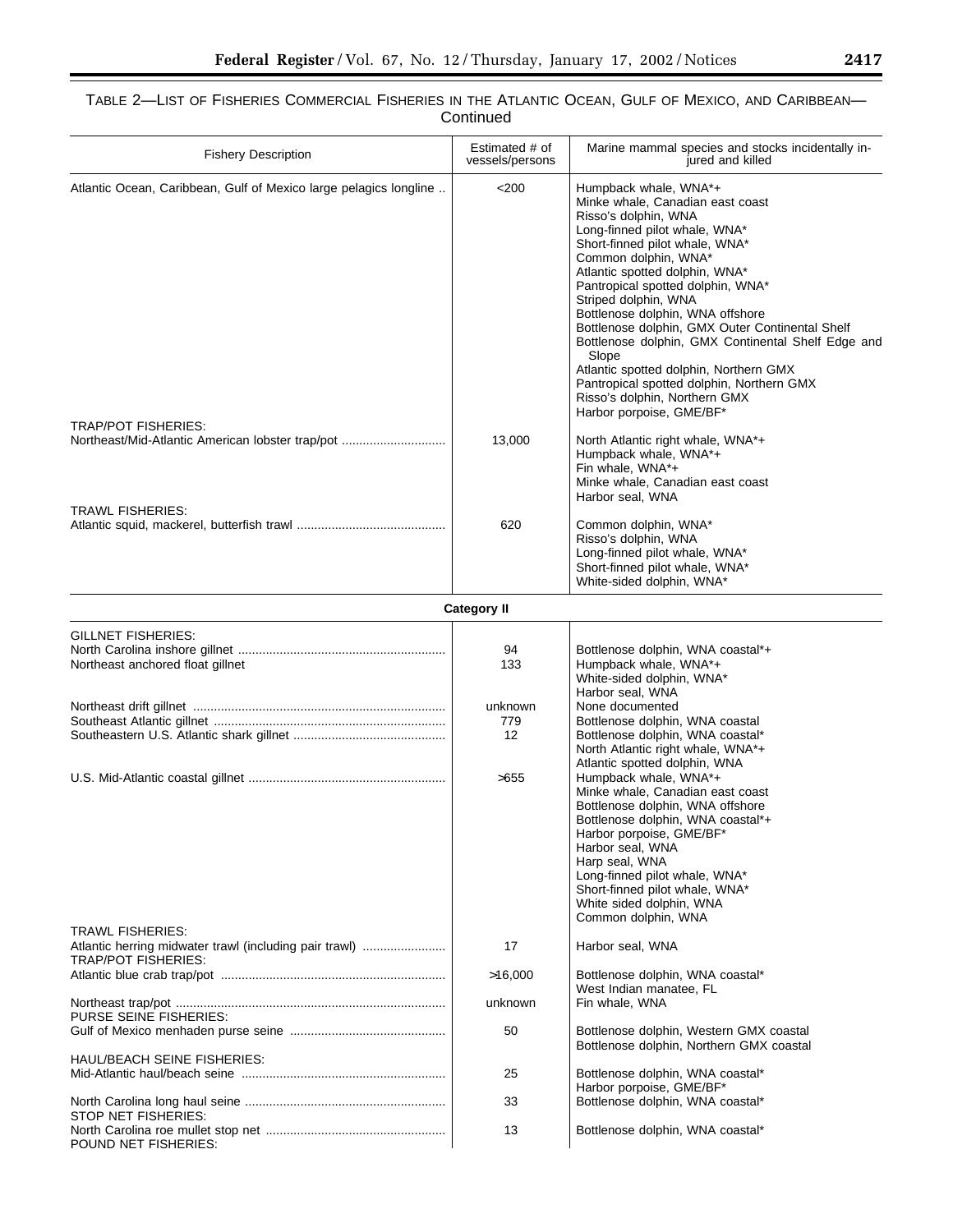e<br>B

## TABLE 2—LIST OF FISHERIES COMMERCIAL FISHERIES IN THE ATLANTIC OCEAN, GULF OF MEXICO, AND CARIBBEAN— Continued

| <b>Fishery Description</b>                                                                                                                                       | Estimated # of<br>vessels/persons | Marine mammal species and stocks incidentally in-<br>jured and killed                                                                                                                |
|------------------------------------------------------------------------------------------------------------------------------------------------------------------|-----------------------------------|--------------------------------------------------------------------------------------------------------------------------------------------------------------------------------------|
|                                                                                                                                                                  | 187                               | Bottlenose dolphin, WNA coastal*                                                                                                                                                     |
|                                                                                                                                                                  | <b>Category III</b>               |                                                                                                                                                                                      |
| GILLNET FISHERIES:                                                                                                                                               |                                   |                                                                                                                                                                                      |
|                                                                                                                                                                  | >991                              | Dwarf sperm whale, WNA<br>West Indian manatee, Antillean                                                                                                                             |
|                                                                                                                                                                  | 45                                | Harbor porpoise, GME/BF                                                                                                                                                              |
|                                                                                                                                                                  | 60                                | Humpback whale, WNA*+ Bottlenose dolphin, WNA<br>coastal*+ Harbor porpoise, GME/BF*                                                                                                  |
|                                                                                                                                                                  | 724                               | Bottlenose dolphin, Western GMX coastal<br>Bottlenose dolphin, Northern GMX coastal<br>Bottlenose dolphin, Eastern GMX coastal<br>Bottlenose dolphin, GMX Bay, Sound, and Estuarine* |
|                                                                                                                                                                  | 20                                | Humpback whale, WNA*+<br>Bottlenose dolphin, WNA coastal*+<br>Harbor porpoise, GME/BF*                                                                                               |
| Rhode Island, southern Massachusetts (to Monomoy Island), and<br>New York Bight (Raritan and Lower New York Bays) inshore<br>gillnet.<br><b>TRAWL FISHERIES:</b> | 32                                | Humpback whale, WNA*+<br>Bottlenose dolphin, WNA coastal*+<br>Harbor porpoise, GME/BF*                                                                                               |
|                                                                                                                                                                  | 12                                | None documented                                                                                                                                                                      |
|                                                                                                                                                                  | 400                               | None documented                                                                                                                                                                      |
| Georgia, South Carolina, Maryland whelk trawl                                                                                                                    | 25                                | None documented                                                                                                                                                                      |
| Gulf of Maine, Mid-Atlantic sea scallop trawl                                                                                                                    | 215                               | None documented                                                                                                                                                                      |
|                                                                                                                                                                  | 320                               | None documented                                                                                                                                                                      |
|                                                                                                                                                                  | 2                                 | Atlantic spotted dolphin, Eastern GMX<br>Pantropical spotted dolphin, Eastern GMX                                                                                                    |
|                                                                                                                                                                  | 20                                | None documented                                                                                                                                                                      |
|                                                                                                                                                                  | >1,000                            | None documented                                                                                                                                                                      |
|                                                                                                                                                                  | 1,052                             | Long-finned pilot whale, WNA*<br>Short-finned pilot whale, WNA*<br>Common dolphin, WNA*<br>White-sided dolphin, WNA*<br>Striped dolphin, WNA Bottlenose dolphin, WNA off-<br>shore   |
| Southeastern U.S. Atlantic, Gulf of Mexico shrimp trawl                                                                                                          | >18,000<br>unknown                | Bottlenose dolphin, WNA coastal*+<br>Common dolphin, WNA*                                                                                                                            |
| <b>MARINE AQUACULTURE FISHERIES:</b>                                                                                                                             |                                   |                                                                                                                                                                                      |
|                                                                                                                                                                  | 48                                | Harbor seal, WNA                                                                                                                                                                     |
| PURSE SEINE FISHERIES:                                                                                                                                           | unknown                           | None documented                                                                                                                                                                      |
|                                                                                                                                                                  | 30                                | Harbor porpoise, GME/BF*<br>Harbor seal, WNA<br>Gray seal, WNA                                                                                                                       |
|                                                                                                                                                                  | 50                                | None documented                                                                                                                                                                      |
|                                                                                                                                                                  | 10                                | Bottlenose dolphin, Eastern GMX coastal                                                                                                                                              |
|                                                                                                                                                                  | 22                                | Bottlenose dolphin, WNA coastal*+<br>Humpback whale, WNA*+                                                                                                                           |
|                                                                                                                                                                  | unknown                           | None documented                                                                                                                                                                      |
|                                                                                                                                                                  | >250                              | None documented                                                                                                                                                                      |
| LONGLINE/HOOK-AND-LINE FISHERIES:<br>Gulf of Maine tub trawl groundfish bottom longline/ hook-and-line                                                           | 46                                | Harbor seal, WNA                                                                                                                                                                     |
| Gulf of Maine, U.S. Mid-Atlantic tuna, shark swordfish hook-and-                                                                                                 | 26,223                            | Gray seal, Northwest North Atlantic<br>Humpback whale, WNA<br>Humpback whale, WNA                                                                                                    |
| line/harpoon.<br>Southeastern U.S. Atlantic, Gulf of Mexico, and Caribbean snap-                                                                                 | >5,000                            | None documented                                                                                                                                                                      |
| per-grouper and other reef fish bottom longline/hook-and-line.<br>Southeastern U.S. Atlantic, Gulf of Mexico shark bottom longline/                              | 124                               | None documented                                                                                                                                                                      |
| hook-and-line.<br>Southeastern U.S. Atlantic, Gulf of Mexico, U.S. Mid-Atlantic pe-<br>lagic hook-and-line/harpoon.<br><b>TRAP/POT FISHERIES</b>                 | 1,446                             | None documented                                                                                                                                                                      |
|                                                                                                                                                                  | >501                              | None documented                                                                                                                                                                      |
|                                                                                                                                                                  | >197                              | None documented                                                                                                                                                                      |
|                                                                                                                                                                  | 2,145                             | Bottlenose dolphin, Eastern Gulf of Mexico coastal                                                                                                                                   |

Ξ